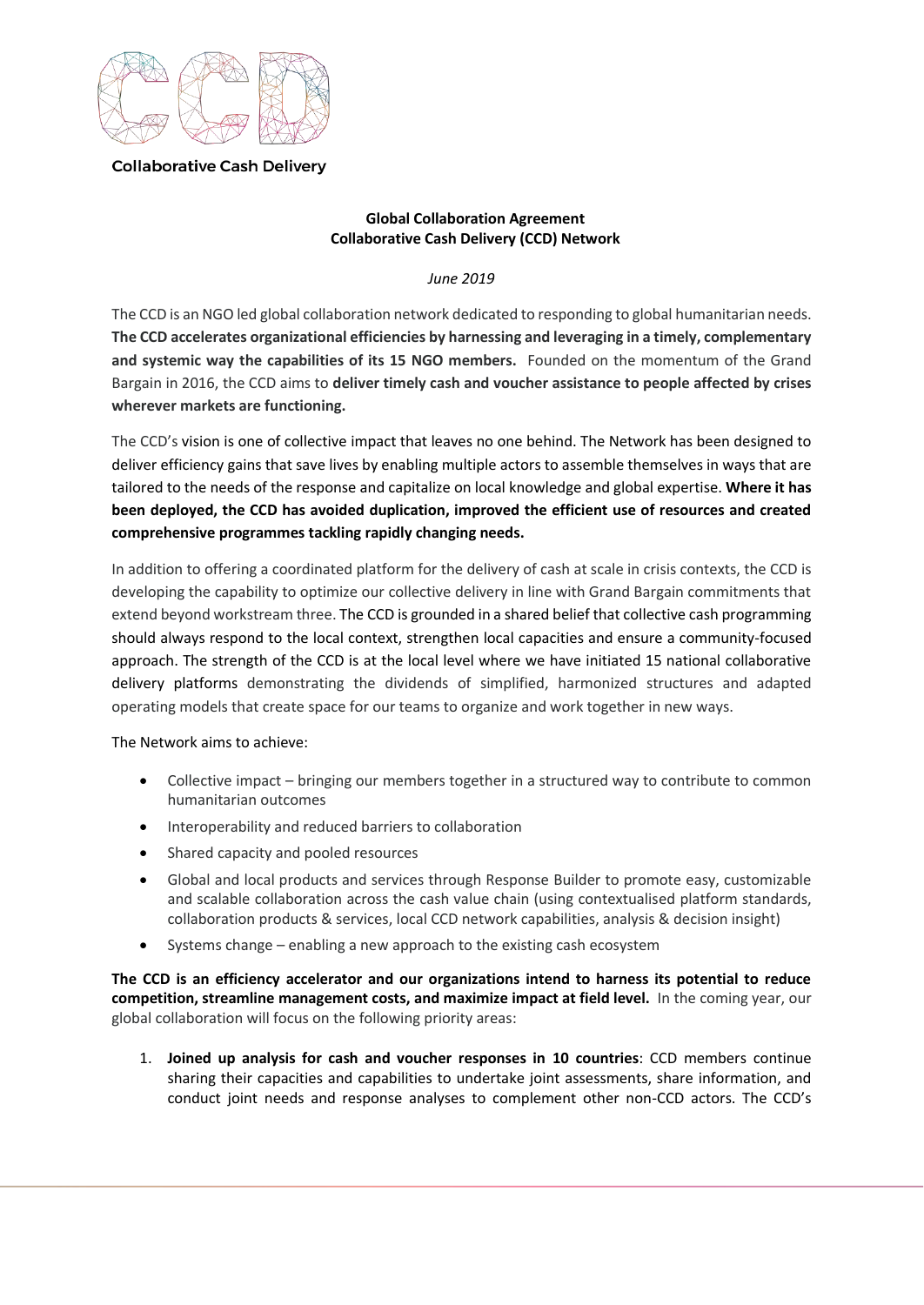governance structure also prioritizes the inclusion of local actors, whose knowledge and insights contribute to improved priority setting and targeting of assistance.

- 2. **Work to reduce management costs where possible in 10 countries:** CCD members continue to centralise capabilities and share capacities rather than duplicate them. Where possible, we will invest and secure funding to build out common tools that inform response management and collaborative decision-making that reduces duplication. $1$
- 3. **Reduce reporting burdens through simplified and harmonized models:** CCD members will finalise the development and adoption of common standards for interoperability, including finance reconciliation and reporting. Recognizing that successful localized responses must first be underpinned by quality local partnerships, we will collaborate to create a common partner agreement framework and common due diligence parameters for CCD members with the aim of extending harmonized agreements beyond the CCD.
- 4. **Invest in transparency to improve trust in partnerships and accountability to affected people**: CCD members will finalise transparent common standards for operational collaboration for key issues such as global data sharing, recipient management and technical resource mainstreaming. Funding allowing, the CCD will build out a new decision insight tool to deepen our understanding of people's humanitarian needs and fulfill them better than we have been able to before.

As CEOs of the CCD Network members, we acknowledge the unique strengths and strategic priorities each member brings to this collaboration. We will continue to strengthen our network, building on the belief that joining up our operational capabilities will confer long-term advantages for the people we aim to reach in humanitarian crises worldwide.

By signing this statement of intent these 15 organizations reaffirm senior leadership's **commitment to enable, facilitate and drive a shared CCD vision, agenda and operational support to harness the efficiencies of working together.** 

Dr. Charles Owubah, The Caley, Electronic Marie-Pierre Caley, CEO of Action Against Hunger CEO of ACTED

Degan Ali Caroline Kende-Robb

Dominic MacSorley, and the search of the Sean Callahan,

-

Executive Director of ADESO Secretary-General of CARE International

CEO of Concern Worldwide CEO of Catholic Relief Services

for I Collaton

<sup>1</sup> The CCD promotes mainstreaming the use IRC's SCAN tool to take decisions based on cost analysis (already used in Ethiopia).